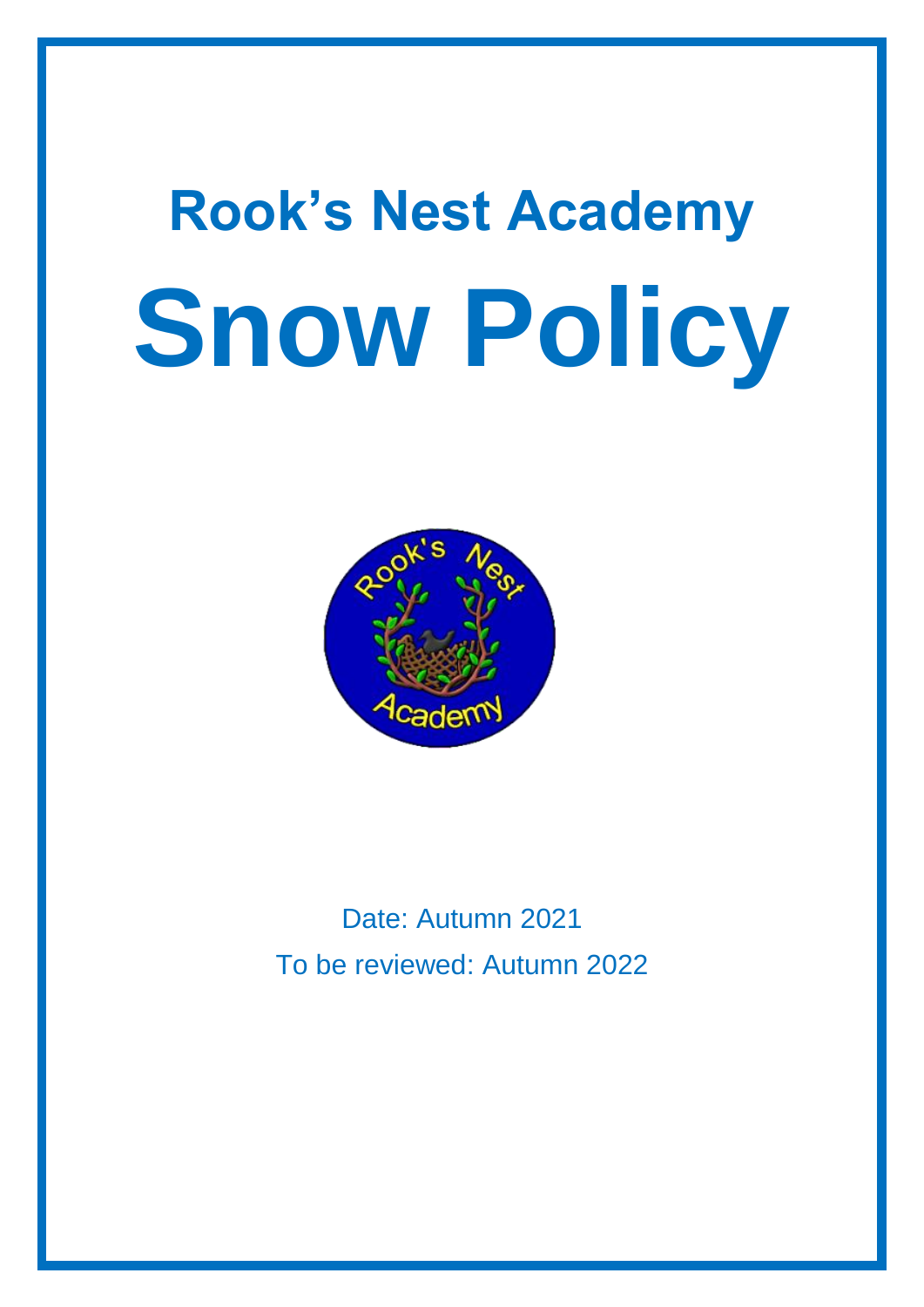At Rook's Nest Academy we will do everything we can to remain open during snowy weather. The safety and well-being of our pupils and staff is of the upmost importance to us and any decision to close the Academy will be made once we have taken into consideration the following information:

- Are there enough staff to be able to provide a proper educational environment for our pupils; including the provision required for pupils with additional needs?
- Can the Academy provide lunch for pupils in all Key Stages?
- Can the Academy grounds be sufficiently cleared of snow/ice to allow safe access for staff, parents and pupils?
- Does the Academy have heating enabling the whole site to be heated to the legally required temperature?
- Does the Academy have sufficient lighting and hot water across the whole site?

We will also take account of local and national weather forecasts and may base our decision to close (or remain closed) on their guidance.

# **Overnight snowfall**

If there is heavy snowfall overnight we will need to decide whether it is safe to open the Academy. We will do everything within our power to make this decision by 7.45 am. If we decide not to open, we will notify the following radio stations which broadcast school closures on air:

BBC Radio Leeds

Greatest Hits Radio (West Yorkshire)

Pulse (West Yorkshire)

We will also notify parents through the Academy Texting Service and put a message on the Academy web site. We will aim to update the web site by 8.00am.

Alternatively check the WMCC website for school closures.

https://www.wakefield.gov.uk/schools-and-children/schools/school-closures

### **Staff procedures.**

Contact between the Headteacher and Site manager will generate the initial decisions about the opening/closure of the Academy. The Headteacher will contact key members of staff to ascertain their ability to reach the Academy. A decision will then be made and communicated to all staff in the same way as parents.

### **Snowfall during the school day**

If there is heavy snowfall during the school day, we will endeavour to keep the Academy open for pupils until they can be collected at the end of the school day.

If Parents/Carers want their children to leave the Academy early, they will need to inform the Academy Office either by telephone or on their arrival at the Academy.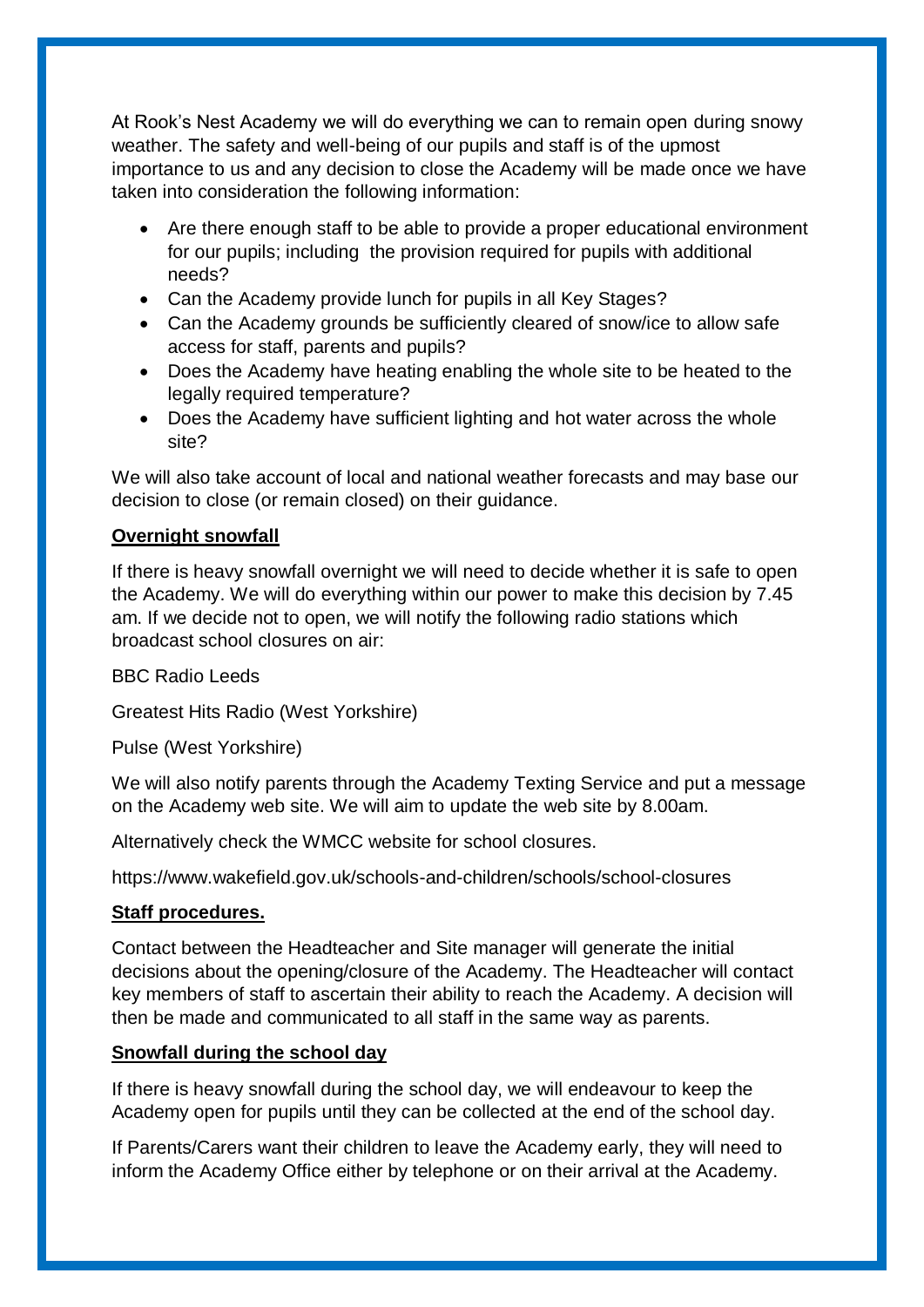However, we will not allow any pupil to leave early without a parent, carer or named person to collect them.

Where any children have not been collected at the end of the Academy day members of staff living close to the Academy will remain with those pupils until a parent/career arrives.

Members of the Academy staff who live in vulnerable geographical areas will be invited to go home at the safest opportunity, furthest distances to travel leaving first.

# **Safety on the Academy grounds**

In the event of heavy snow the Site Manager will try to ensure a clear pathway into the Academy so we can keep the Academy open. We will endeavour to clear and grit footpaths and areas of the playground to allow direct access to Academy buildings. However, in this time of litigation, it is worth noting that it would be almost impossible to clear the whole school site and therefore, gritted areas must be used by anyone entering onto the Academy premises.

# **Snow Play**

At Rook's Nest Academy we understand that the enjoyment that snow brings to children and believe that our pupils should be allowed to play outside during snowy conditions, as long as safety guidelines are being followed. The Headteacher will decide whether to allow the pupils to play outside during the snowy weather and will arrange for extra supervision on the playgrounds where necessary. During snow play, we will allow the children to make snowballs but they must not throw them at other pupils or members of staff. Children must not throw ice balls and must not make 'slides' in the snow or ice on the playground. Please send your children to the Academy dressed warmly with waterproof clothing, gloves and wellington boots so that they can safely enjoy snow play.

Please clearly mark your child's name on all boots (as with all clothing brought into the Academy). Your child may bring a pair of black shoes to change into during the day if they are wearing wellington/snow boots.

### **Planning ahead**

Please have the Academy telephone number with you. If you are having difficulty getting to the Academy to collect your child and you will be more than 15 minutes late, please call and let us know so that we can reassure your child that you are on your way.

If your child normally travels home alone after school, and because of the bad weather you want them to wait and be collected, please contact the Academy as soon as possible so that we can get a message to your child's Class Teacher before they release the class at home time.